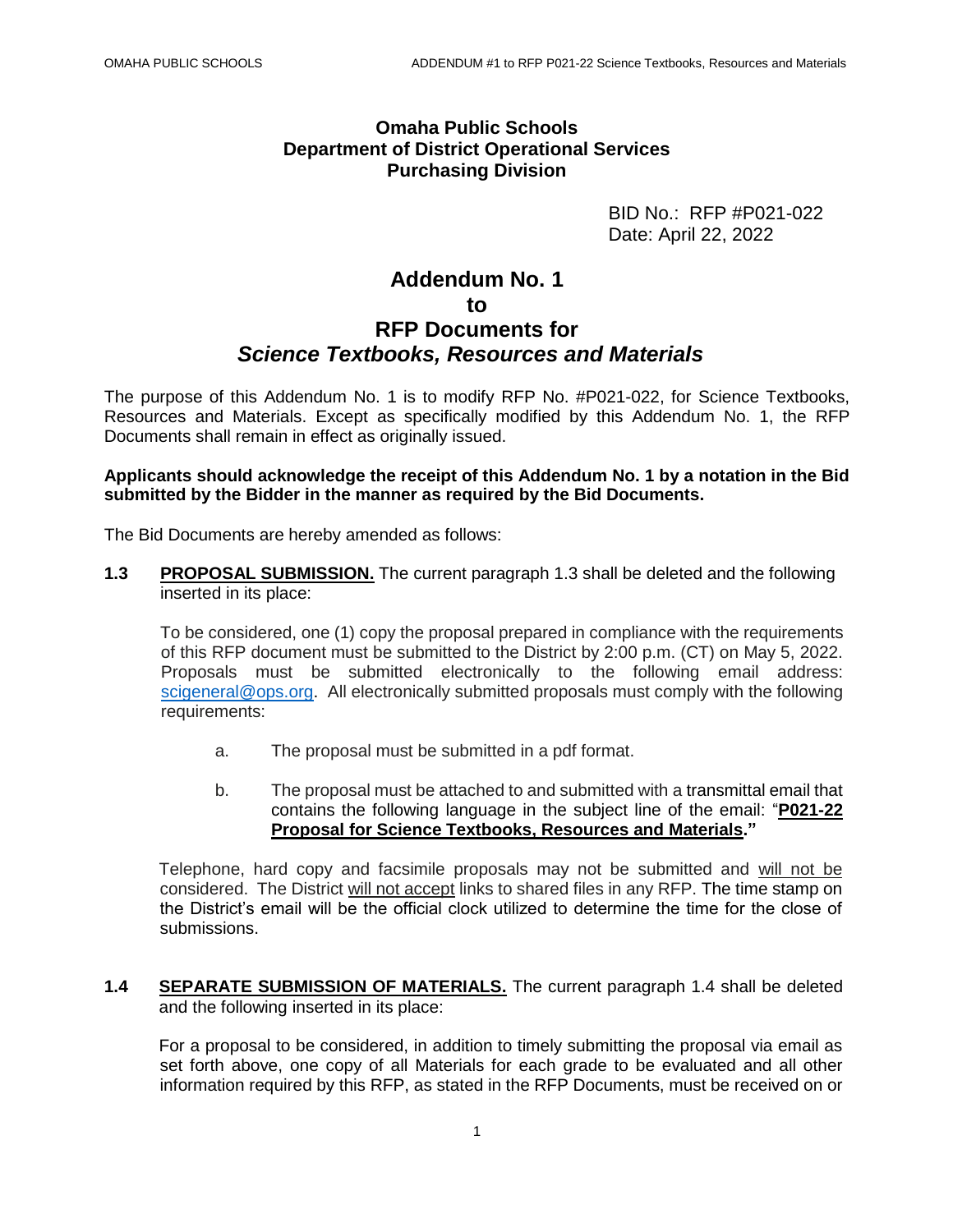before the deadline for submission of proposals at the office of the Curriculum & Instruction Support Adoption at the following address:

> Attn: CIS Chris Schaben Omaha Public Schools 3215 Cuming Street Omaha, NE 68131-2024

Due by May 5, 2022 at 2:00 p.m. (CT).

All Materials must be submitted in sealed boxes/shipping containers marked on the exterior "Proposal for Science Textbooks, Resources and Materials RFP P021-22" to be used in the District's High School Grades 9-12, Including the Spanish/English Dual Language Program and Electives, Honors, and Advanced Placement Courses. Any proposal for which Materials are received after the deadline will not be considered even if the proposal was timely submitted.

**Science Material that are 100% digital may be reviewed but there must be an option to provide hardcopy materials when necessary for student accommodations. This should be indicated by submitting a letter as the material submission by the material deadline with directions and any access codes needed for evaluation. Any letters for materials that are 100% digital that are received after the deadline will not be considered even if the RFP proposal was submitted on time.** 

Materials submitted from Firms not selected for field-testing must be retrieved from the District on or before 2:00 p.m. CT on July 8, 2022. It is the responsibility of each Firm to retrieve its Materials. Materials not removed from District property by 2:00 p.m. CT Friday, July 8, 2022, will be discarded by the District.

**1.16.2 FIELD TESTING** - Paragraph 1.16.2 shall be deleted and the following inserted in its place:

**1.16.2** Firms selected for field testing will be required to send the number of class sets of materials as indicated in the middle column of table below. Firms selected for field testing are encouraged to send Spanish editions of student materials as indicated in the third column of the table below. Recommended means that the course is a candidate to be taught as a dual language course. Optional means that the course is not likely to be a candidate to be taught in as a dual language course.

**Class sets for field testing purposes whether hardcopy or digital shall consist of materials for 20 students for AP courses, and materials for 30 students and for all other courses. Each course should also come with an additional 20 copies beyond the class sets for the review team.**

| <b>Course</b>  | <b>Number of Class Sets</b><br>(English versions of<br>text) | <b>Dual Language Class Sets</b><br>(Recommended or Optional for Sending<br><b>Class Sets Spanish Editions = 1, unless</b><br>otherwise noted) |
|----------------|--------------------------------------------------------------|-----------------------------------------------------------------------------------------------------------------------------------------------|
| <b>Biology</b> | Required (10)                                                | Recommended (5)                                                                                                                               |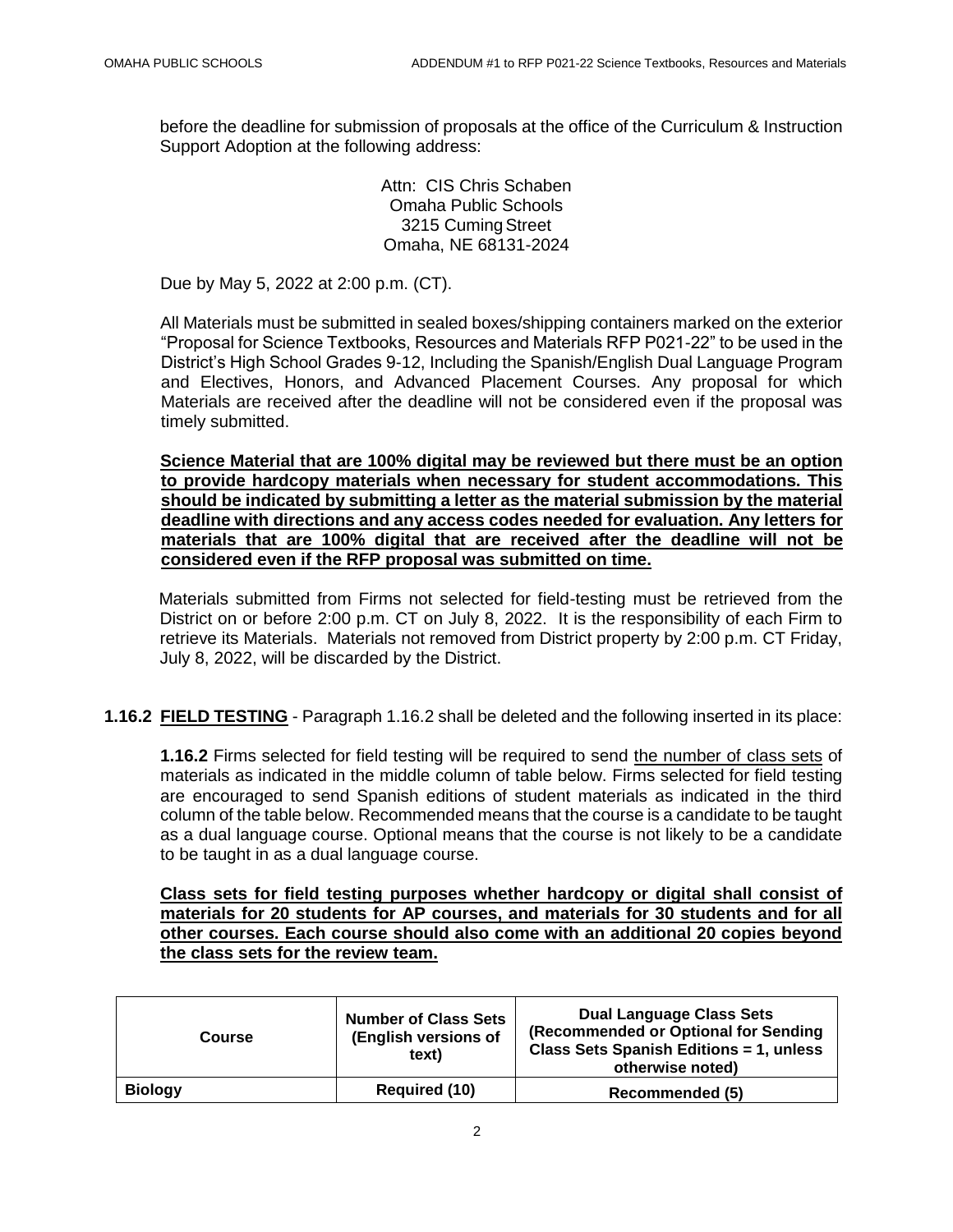| <b>AP Biology</b>                               | <b>Required (7)</b>  | Optional               |  |
|-------------------------------------------------|----------------------|------------------------|--|
| <b>Chemistry</b>                                | Required (10)        | Recommended (2)        |  |
| <b>AP Chemistry</b>                             | Required (7)         | <b>Optional</b>        |  |
| <b>Physics</b>                                  | <b>Required (7)</b>  | <b>Recommended (2)</b> |  |
| AP Physics 1 and 2                              | Required (7)         | <b>Optional</b>        |  |
| <b>AP Physics C</b>                             | <b>Required (2)</b>  | Optional               |  |
| <b>Anatomy &amp; Physiology</b>                 | Required (10)        | <b>Recommended (2)</b> |  |
| <b>Environmental Science</b>                    | Required (10)        | <b>Recommended (2)</b> |  |
| <b>AP Environmental Science</b>                 | Required (7)         | Optional               |  |
| <b>Marine Biology</b>                           | <b>Required (2)</b>  | <b>Optional</b>        |  |
| <b>Earth Science</b>                            | Required (10)        | Recommended (3)        |  |
| <b>Forensic Science 1-2</b>                     | <b>Required (10)</b> | Recommended (3)        |  |
| <b>Forensic Science 3-4</b>                     | <b>Required (3)</b>  | Recommended            |  |
| <b>Forensic Science 5-6</b>                     | <b>Required (2)</b>  | <b>Optional</b>        |  |
| <b>Astronomy</b>                                | <b>Required (2)</b>  | <b>Recommended</b>     |  |
| <b>Nuclear Science</b>                          | <b>Required (2)</b>  | Optional               |  |
| <b>Physical Science</b>                         | Required (15)        | <b>Recommended (5)</b> |  |
| <b>Environmental Water</b><br><b>Technology</b> | <b>Required (3)</b>  | <b>Optional</b>        |  |
| <b>Natural Resources</b><br><b>Management</b>   | <b>Required (3)</b>  | <b>Optional</b>        |  |
| <b>Inland Ecosystems</b>                        | <b>Required (3)</b>  | <b>Optional</b>        |  |
| Zoology                                         | <b>Required (2)</b>  | Optional               |  |
| <b>Veterinary Science</b>                       | <b>Required (2)</b>  | <b>Optional</b>        |  |
| <b>Science Research</b>                         | <b>Required (2)</b>  | Optional               |  |
| <b>Medical Biology</b>                          | <b>Required (2)</b>  | Optional               |  |
| <b>Medical Chemistry</b>                        | <b>Required (2)</b>  | <b>Optional</b>        |  |
| <b>Plants and Propagation</b>                   | <b>Required (2)</b>  | Optional               |  |
| <b>Meteorology</b>                              | <b>Required (2)</b>  | Optional               |  |
| <b>Biology 3-4</b>                              | <b>Required (2)</b>  | Optional               |  |
| <b>Medical Terminology</b>                      | <b>Required (2)</b>  | <b>Optional</b>        |  |
| <b>Intro to Exercise Science</b>                | <b>Required (2)</b>  | <b>Optional</b>        |  |
| Horticulture                                    | <b>Required (2)</b>  | <b>Optional</b>        |  |
| <b>Fundamental of Aero Tech</b>                 | <b>Required (2)</b>  | <b>Optional</b>        |  |
| <b>Principles of Engineering</b>                | <b>Required (2)</b>  | Optional               |  |
| <b>Human Body Systems</b>                       | <b>Required (2)</b>  | Optional               |  |
| <b>BioMed Innovations</b>                       | <b>Required (2)</b>  | <b>Optional</b>        |  |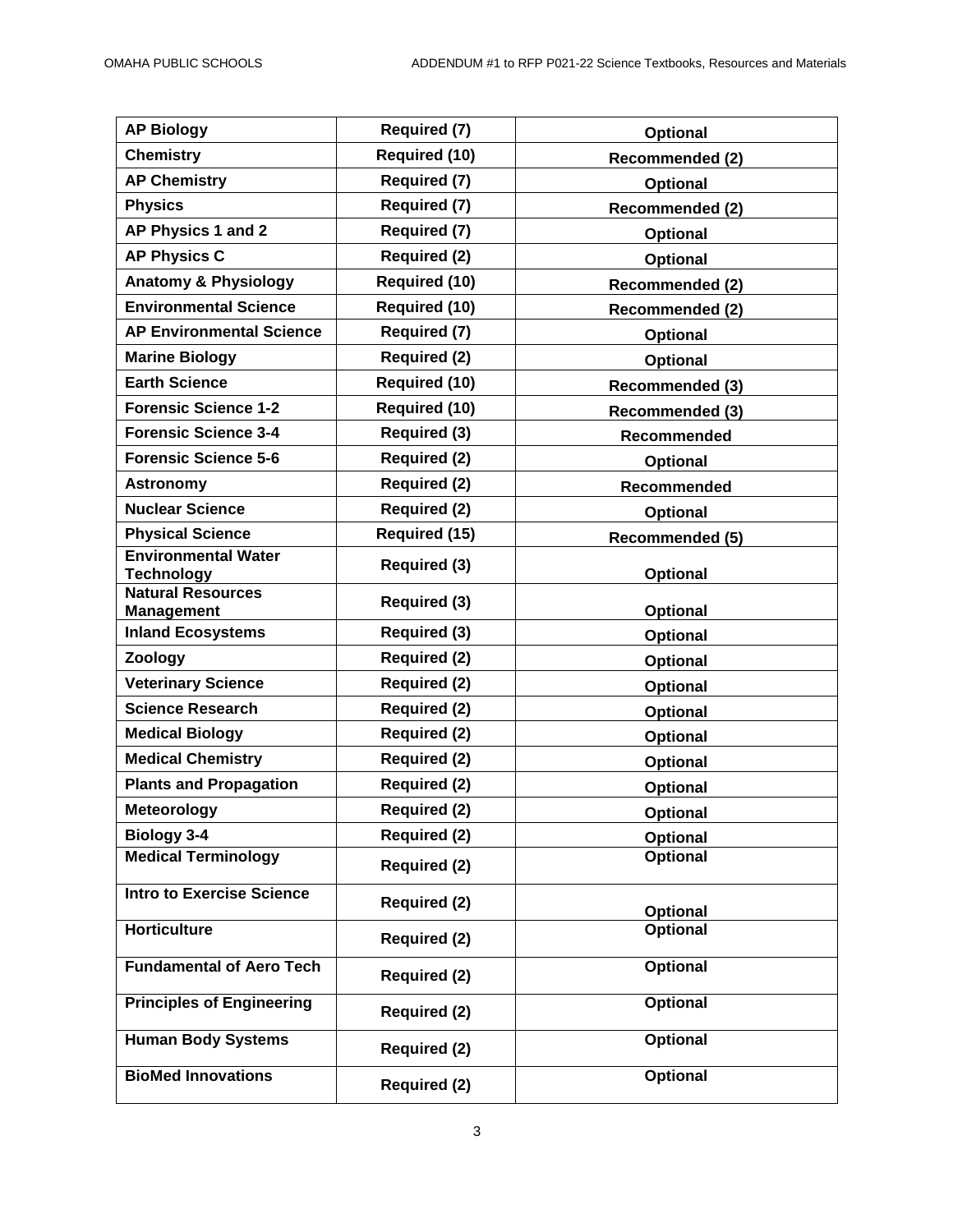| <b>Principles of Bioscience</b>                      | <b>Required (2)</b> | Optional        |
|------------------------------------------------------|---------------------|-----------------|
| <b>Medical Interventions</b>                         | <b>Required (2)</b> | Optional        |
| <b>Foundations of Healthcare</b>                     | <b>Required (2)</b> | Optional        |
| <b>Intro to Aeronautics</b>                          | <b>Required (2)</b> | Optional        |
| Pathology                                            | <b>Required (2)</b> | Optional        |
| <b>Patient Care</b>                                  | <b>Required (2)</b> | Optional        |
| <b>Pharmacy Technology</b>                           | <b>Required (2)</b> | Optional        |
| <b>Sports Medicine</b>                               | <b>Required (2)</b> | Optional        |
| <b>Behavioral Health</b>                             | <b>Required (2)</b> | Optional        |
| <b>CNA</b>                                           | <b>Required (2)</b> | Optional        |
| <b>EMT</b>                                           | <b>Required (2)</b> | Optional        |
| <b>Fire Science</b>                                  | <b>Required (2)</b> | Optional        |
| <b>Epidemiology and Disease</b><br><b>Prevention</b> | <b>Required (2)</b> | Optional        |
| <b>Health Informatics</b>                            | <b>Required (2)</b> | <b>Optional</b> |
| <b>Biomechanics</b>                                  | <b>Required (2)</b> | <b>Optional</b> |

**Section 4.0 PROPOSAL REQUIREMENTS, Section 4.8 Cost**, the current paragraph shall be deleted and the following paragraph inserted in its place:

The anticipated term of the contract will be for seven (7) year(s), commencing after Board of Education approval, beginning with the 2023-2024 school year.

The District anticipates making a single lump sum payment for the materials upon approval by the Board of Education. Please provide a specific proposed cost per student for each Course on the attached Exhibit E. The proposed cost per student shall be for the entire seven (7) year term and shall be inclusive of all necessary Materials for each Course. Please state each of the components that are included in that proposed cost per student.

In addition, please provide a specific proposed per teacher cost for any additional teacher and/or classroom materials, professional development and any item required to support the proposal. The proposed cost per teacher shall be for the entire seven (7) year term and shall be inclusive of all necessary teacher and/or classroom materials, professional development and any item required to support the proposal. Please state each of the components that are included in that proposed cost per student.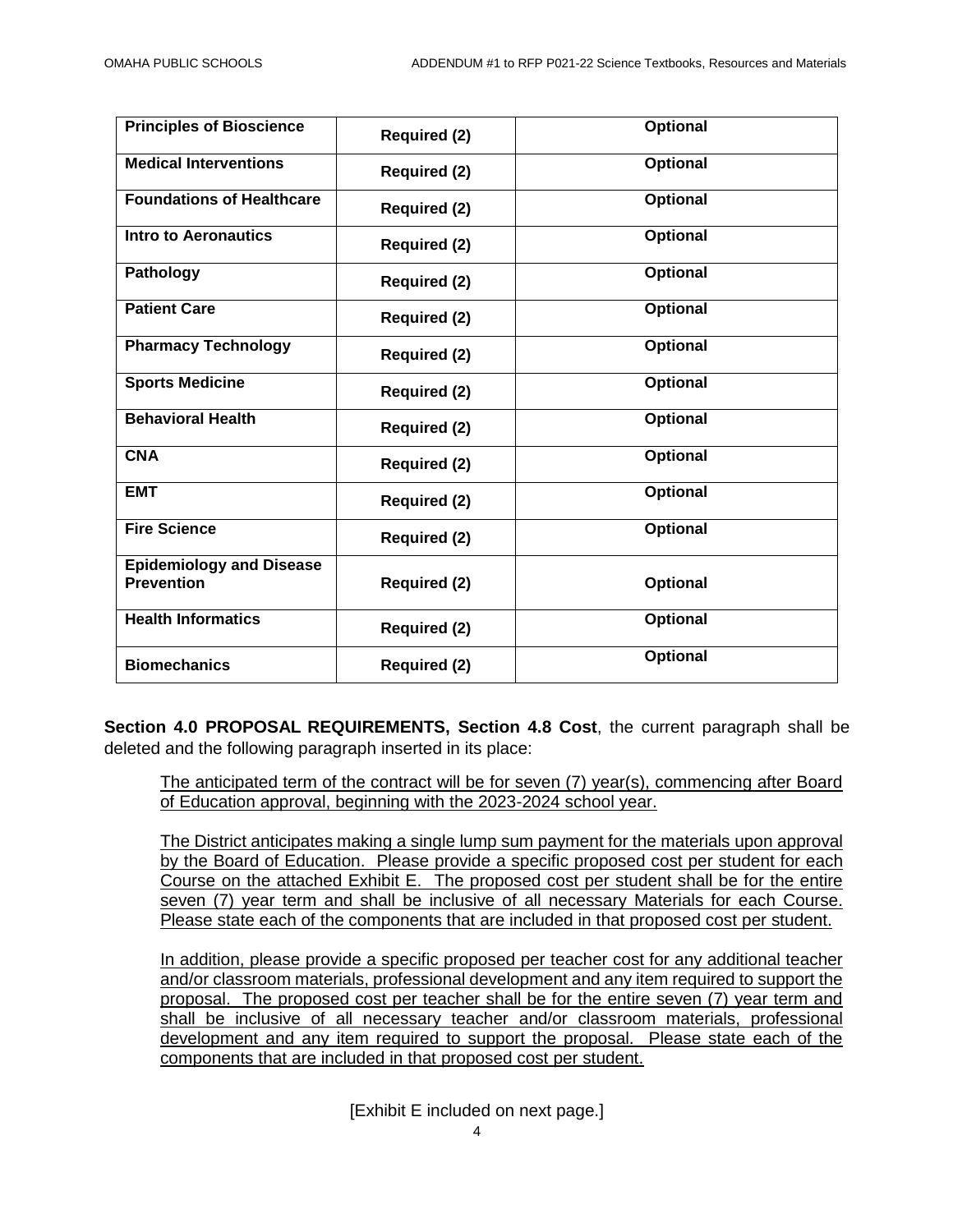5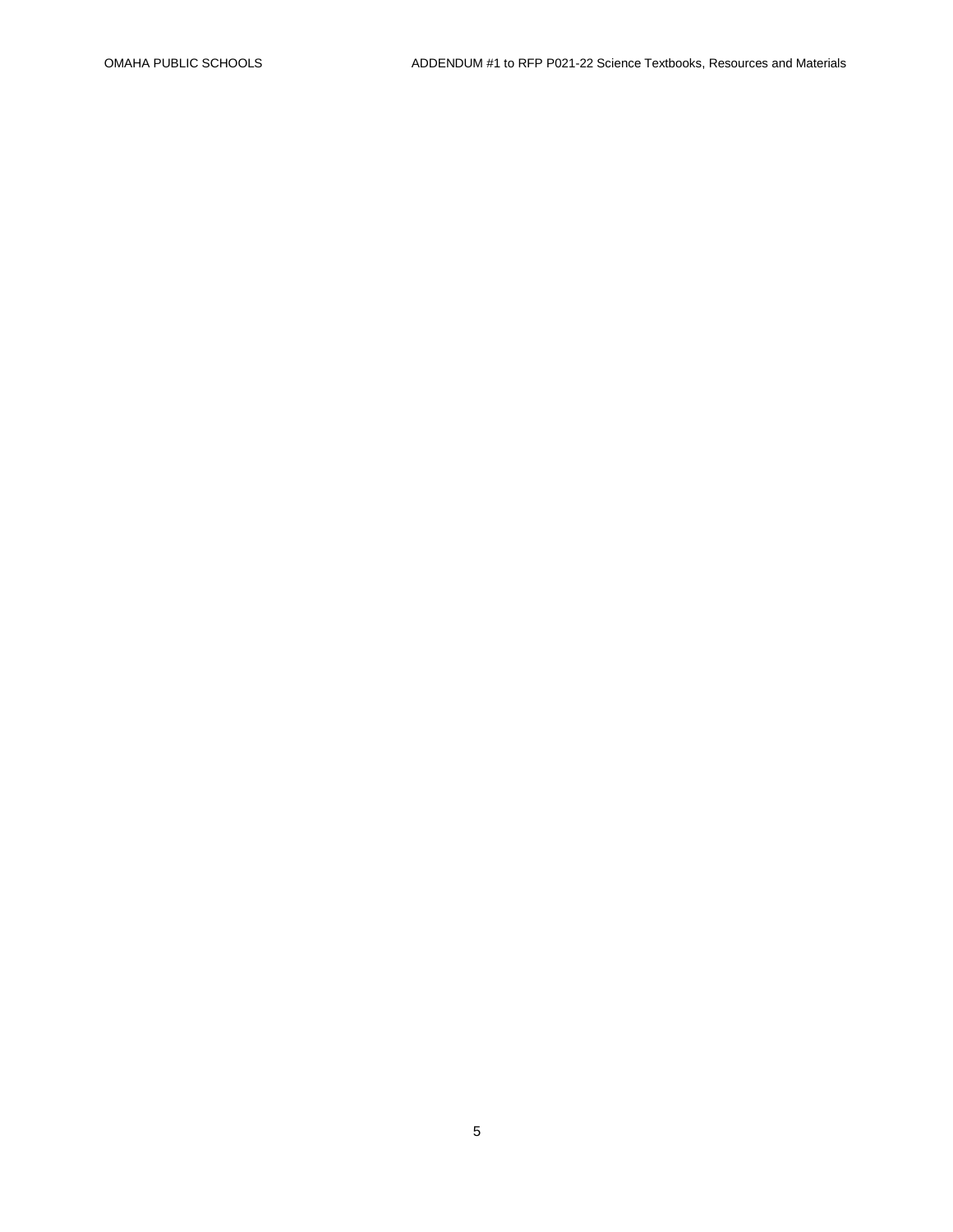## **EXHIBIT E**

| <b>Course</b>                                           | <b>Projected Number</b><br>of Student<br><b>Editions -- English</b> | <b>English Edition</b><br><b>Cost Per Student</b><br>for 7-Year Term | <b>Projected Number of</b><br><b>Student Editions --</b><br><b>Spanish</b> | <b>Spanish Edition</b><br><b>Cost Per Student</b><br>for 7-Year Term |
|---------------------------------------------------------|---------------------------------------------------------------------|----------------------------------------------------------------------|----------------------------------------------------------------------------|----------------------------------------------------------------------|
| <b>Biology</b>                                          | 4130                                                                |                                                                      | 300                                                                        |                                                                      |
| <b>AP Biology</b>                                       | 400                                                                 |                                                                      | $\pmb{0}$                                                                  |                                                                      |
| <b>Chemistry</b>                                        | 1485                                                                |                                                                      | 60                                                                         |                                                                      |
| <b>AP Chemistry</b>                                     | 400                                                                 |                                                                      | $\pmb{0}$                                                                  |                                                                      |
| <b>Physics</b>                                          | 1485                                                                |                                                                      | $\pmb{0}$                                                                  |                                                                      |
| <b>AP Physics 1</b><br>and 2                            | 400                                                                 |                                                                      | $\pmb{0}$                                                                  |                                                                      |
| <b>AP Physics C</b>                                     | 100                                                                 |                                                                      | $\mathbf 0$                                                                |                                                                      |
| Anatomy &<br>Physiology                                 | 1485                                                                |                                                                      | $\pmb{0}$                                                                  |                                                                      |
| Environmental<br><b>Science</b>                         | 1485                                                                |                                                                      | $\pmb{0}$                                                                  |                                                                      |
| <b>AP</b><br><b>Environmental</b><br><b>Science</b>     | 400                                                                 |                                                                      | $\mathbf 0$                                                                |                                                                      |
| <b>Marine</b><br><b>Biology</b>                         | 250                                                                 |                                                                      | $\mathbf 0$                                                                |                                                                      |
| <b>Earth Science</b>                                    | 1485                                                                |                                                                      | $\pmb{0}$                                                                  |                                                                      |
| <b>Forensic</b><br>Science 1-2                          | 1485                                                                |                                                                      | $\boldsymbol{0}$                                                           |                                                                      |
| <b>Forensic</b><br>Science 3-4                          | 400                                                                 |                                                                      | $\mathbf 0$                                                                |                                                                      |
| <b>Forensic</b><br>Science 5-6                          | 100                                                                 |                                                                      | 0                                                                          |                                                                      |
| <b>Astronomy</b>                                        | 250                                                                 |                                                                      | $\mathbf 0$                                                                |                                                                      |
| <b>Nuclear</b><br><b>Science</b>                        | 60                                                                  |                                                                      | $\mathbf 0$                                                                |                                                                      |
| <b>Physical</b><br><b>Science</b>                       | 5210                                                                |                                                                      | 300                                                                        |                                                                      |
| Environmental<br>Water<br><b>Technology</b>             | 360                                                                 |                                                                      | $\mathbf 0$                                                                |                                                                      |
| <b>Natural</b><br><b>Resources</b><br><b>Management</b> | 150                                                                 |                                                                      | $\mathbf 0$                                                                |                                                                      |
| <b>Inland</b><br><b>Ecosystems</b>                      | 360                                                                 |                                                                      | $\pmb{0}$                                                                  |                                                                      |
| Zoology                                                 | 180                                                                 |                                                                      | $\pmb{0}$                                                                  |                                                                      |
| <b>Veterinary</b><br><b>Science</b>                     | 90                                                                  |                                                                      | $\pmb{0}$                                                                  |                                                                      |
| <b>Science</b><br>Research                              | 300                                                                 |                                                                      | $\mathbf 0$                                                                |                                                                      |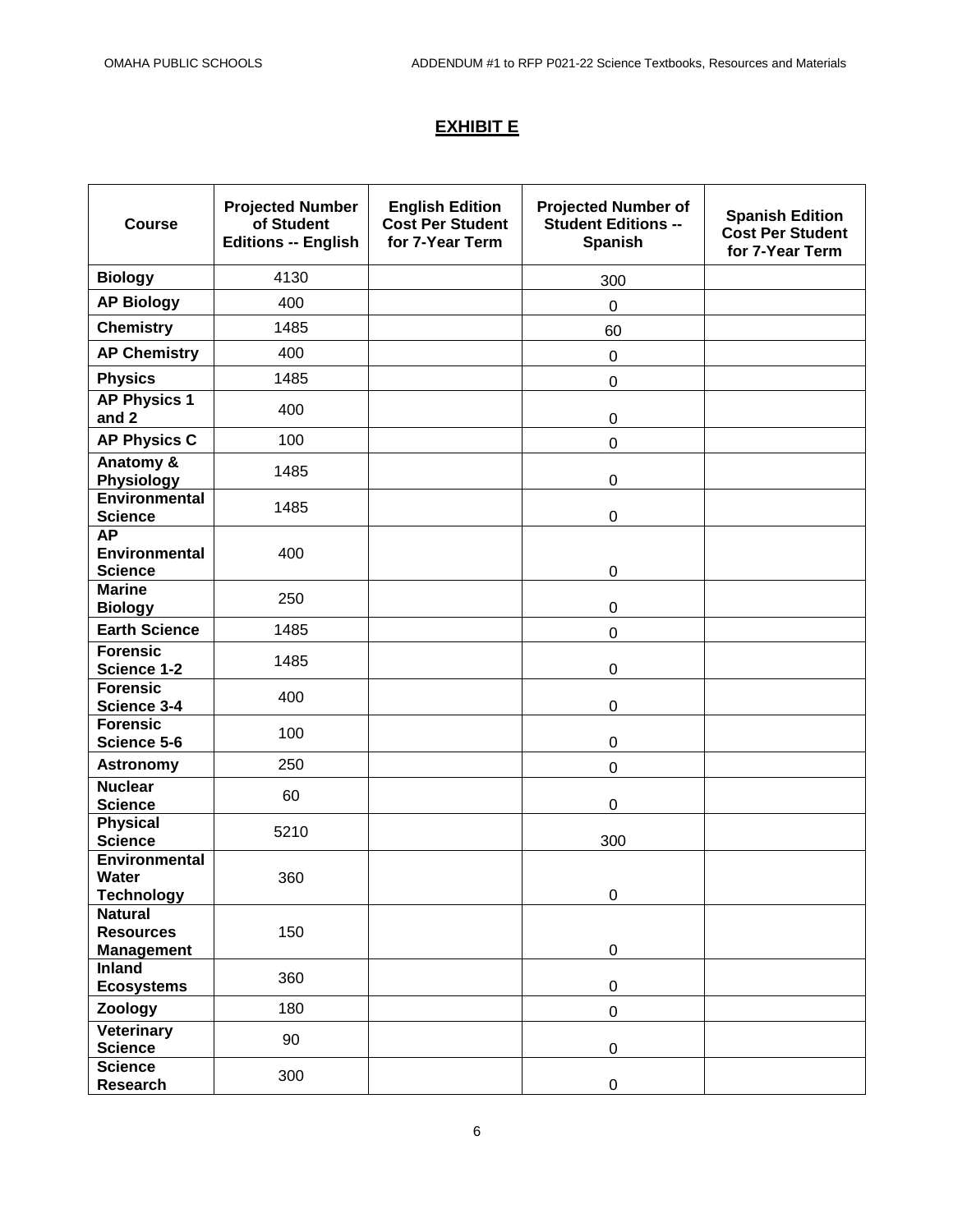| <b>Medical</b><br><b>Biology</b>              | 165 | $\pmb{0}$   |  |
|-----------------------------------------------|-----|-------------|--|
| <b>Medical</b><br><b>Chemistry</b>            | 165 | $\pmb{0}$   |  |
| <b>Plants and</b><br>Propagation              | 200 | $\mathbf 0$ |  |
| <b>Meteorology</b>                            | 66  | $\pmb{0}$   |  |
| <b>Biology 3-4</b>                            | 30  | $\mathbf 0$ |  |
| <b>Medical</b><br><b>Terminology</b>          | 600 | $\mathbf 0$ |  |
| Intro to<br><b>Exercise</b><br><b>Science</b> | 200 | $\mathbf 0$ |  |
| <b>Horticulture</b>                           | 100 | $\,0\,$     |  |
| <b>Fundamental</b><br>of Aero Tech            | 66  | $\pmb{0}$   |  |
| <b>Principles of</b><br><b>Engineering</b>    | 600 | $\pmb{0}$   |  |
| <b>Human Body</b><br><b>Systems</b>           | 165 | $\mathbf 0$ |  |
| <b>BioMed</b><br><b>Innovations</b>           | 165 | $\mathbf 0$ |  |
| <b>Principles of</b><br><b>Bioscience</b>     | 165 | $\pmb{0}$   |  |
| <b>Medical</b><br><b>Interventions</b>        | 165 | $\,0\,$     |  |
| <b>Foundations</b><br>of Healthcare           | 600 | $\Omega$    |  |
| Intro to<br><b>Aeronautics</b>                | 66  | $\pmb{0}$   |  |
| <b>Pathology</b>                              | 66  | $\pmb{0}$   |  |
| <b>Patient Care</b>                           | 135 | $\mathbf 0$ |  |
| Pharmacy<br><b>Technology</b>                 | 66  | $\mathbf 0$ |  |
| <b>Sports</b><br><b>Medicine</b>              | 200 | $\mathbf 0$ |  |
| <b>Behavioral</b><br><b>Health</b>            | 66  | $\pmb{0}$   |  |